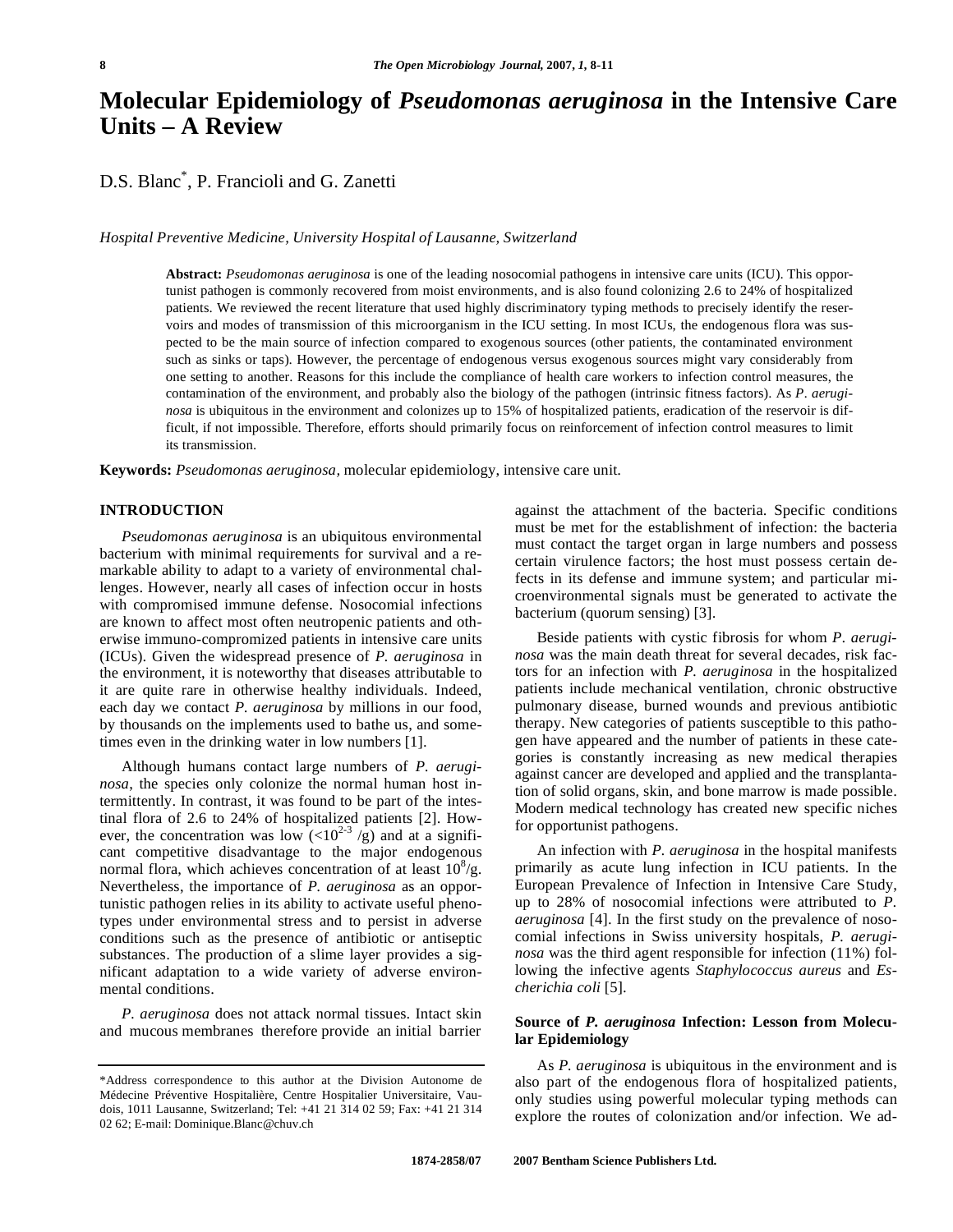dressed elsewhere the caution required for application of these methods [6].

 The question we would like to raise here is whether *P. aeruginosa* infections in ICU patients are mainly due to endogenous or exogenous sources. In addition, when the source is exogenous, we would like also to know the respective role of patient-to-patient and environment-to-patient transmission. A better understanding of the epidemiology of *P. aeruginosa* in the ICU setting would allow improvement in infection control measures.

## *Evidence in Favour of Endogenous Infection*

 Several recent studies using molecular typing in a nonepidemic ICU setting suggested that the major reservoir of *P. aeruginosa* was the endogenous flora of the patient. These observation raised doubt on the value of barrier precautions for prevention of *P. aeruginosa* colonization or infection. In one of the first studies that investigated this topic, a German team prospectively searched for *P. aeruginosa* in patients, staff members and environment during a 4-month period in a surgical ICU [7,8]. They found a low number of patients with *P. aeruginosa* (18/153, 12%), most of which were colonized by a unique genotype, suggesting endogenous colonization (only 2 possible transmissions from patient to patient were suspected).

 Berthelot *et al.* investigated the respective contribution of endogenous and exogenous transmission of *P. aeruginosa* in mechanically ventilated patients [9]. The presence of *P. aeruginosa* was prospectively examined in the respective patients and in the environment. The origin of lung colonization was endogenous in 80% of the cases (21/26).

 In a Dutch ICU, Bonten *et al.* prospectively investigated the patient's colonization and infection with *P. aeruginosa* during a period of endemicity [10]. They found that the respiratory tract colonization was of exogenous origin in only 8% of the cases.

 In a similar study, Speijer *et al.* concluded that the small number of identified patient-to-patient transmissions (5 among 49 patients with *P. aeruginosa*) and the large number of genotypes found indicated that most *P. aeruginosa* strains originated from the patients themselves [11].

#### *Evidence in Favour of Exogenous Infection*

 On the other hand, other studies have shown that transmissions from patient to patient or from environment to patient played an important role. Cross-colonization was highlighted in a study by Bergmans *et al.* [12]. They prospectively investigated the colonization and/or infection of 100 patients in two ICUs during a period of endemicity. In 16 of 23 patients with *P. aeruginosa*, a nosocomial acquisition was suspected. In another study, Thuong *et al.* conducted a prospective epidemiological investigation because of a high prevalence of *P. aeruginosa* infections in their ICU patients [13]. They found that 67% of the patients harbored an identical *P. aeruginosa* genotype, suggestive of the dissemination of an epidemic strain. Cross-colonization occurred frequently, but the role of the environment was not evaluated during this investigation. Similarly, in a 6-mounth prospective study, cross-transmission was suspected in 46% of the patients [22]. However, as no environmental or staff sampling was performed, the source of contamination could not be assessed.

 The potable water was also associated with *P. aeruginosa* infection [14], especially when it was used for hydrotherapy of burn patients [15,16] or rinsing medical devices after disinfections [17]. In burn patients, Tredget *et al.* showed that hydrotherapy was a significant risk for *P. aeruginosa* infections [16].

 The environment was suspected to be a non-negligible source when the aerator faucets and the sinks were highly contaminated with *P. aeruginosa* [18,19]. A recent prospective investigation over a 40-week period showed that tap water from faucets contaminated with *P. aeruginosa* played a crucial role (42% of patients infected with *P. aeruginosa* in clinical specimens) in the propagation of this pathogen not only to ICU patients, but also to patients from other adjacent wards, through patient-to-patient transmissions [20]. This investigation also showed that taps could be contaminated with the same *P. aeruginosa* genotype over an extended period of time (up to 2 years). A similar investigation was performed on intubated patients in a Spanish hospital during a 3-year prospective study [21]. The authors found that the source of strains causing ICU-acquired colonization was predominantly environmental, in most cases responsible was the tap water in the patient's room.

 It has been suggested that *P. aeruginosa* can readily contaminate staff hands, presumably by water splashed from sinks during hand washing. However, Grundman *et al.* failed to experimentally contaminate hands when sterile water was splashed directly into densely colonized sinks [23]. The authors proposed a direct transmission from the tap water to the patient (in their case by bathing neonates).

 We have also investigated the hypothetical role of tap colonization with *P. aeruginosa* in ICU patients of our hospital [24,25], despite the fact that relatively few faucets of the units (12%) were colonized. A prospective molecular epidemiological investigation was performed during a nonepidemic period with a duration of one year (1998). The incidence of patients with clinical specimens positive for *P. aeruginosa* was 55.7 infected patients (cases)/1000 admitted patients (admissions). We found that 42% of the cases (23.6 cases/1000 admissions) had isolates identical to those found in the taps. Although the initial contamination of the taps could originate from retrograde colonization, most of the *P. aeruginosa* genotypes (82%) were recovered from the taps before they were isolated from patients. This finding strongly suggests that the water system was the primary reservoir. Among patients with isolates that were not found in the taps, 30% (16.5 cases/1000 admissions) had isolates identical to those of at least one other patient hospitalized during the same period in the same unit, suggesting a possible patient-to-patient transmission. In the remaining 28% of the cases (15.6 cases/1000 admissions), the isolates showed a unique typing pattern, indicating that the source was probably endogenous. Control measures were taken in order to reduce i) the presence of *P. aeruginosa* in taps, ii) the use of tap water for certain patient care procedures (replacement of tap water by *P. aeruginosa*-free bottled water for drinking and mouth wash of patients), and iii) the transmission from patient to patient. In 2000, the same molecular epidemiological investigation was done [26]. Despite the fact that the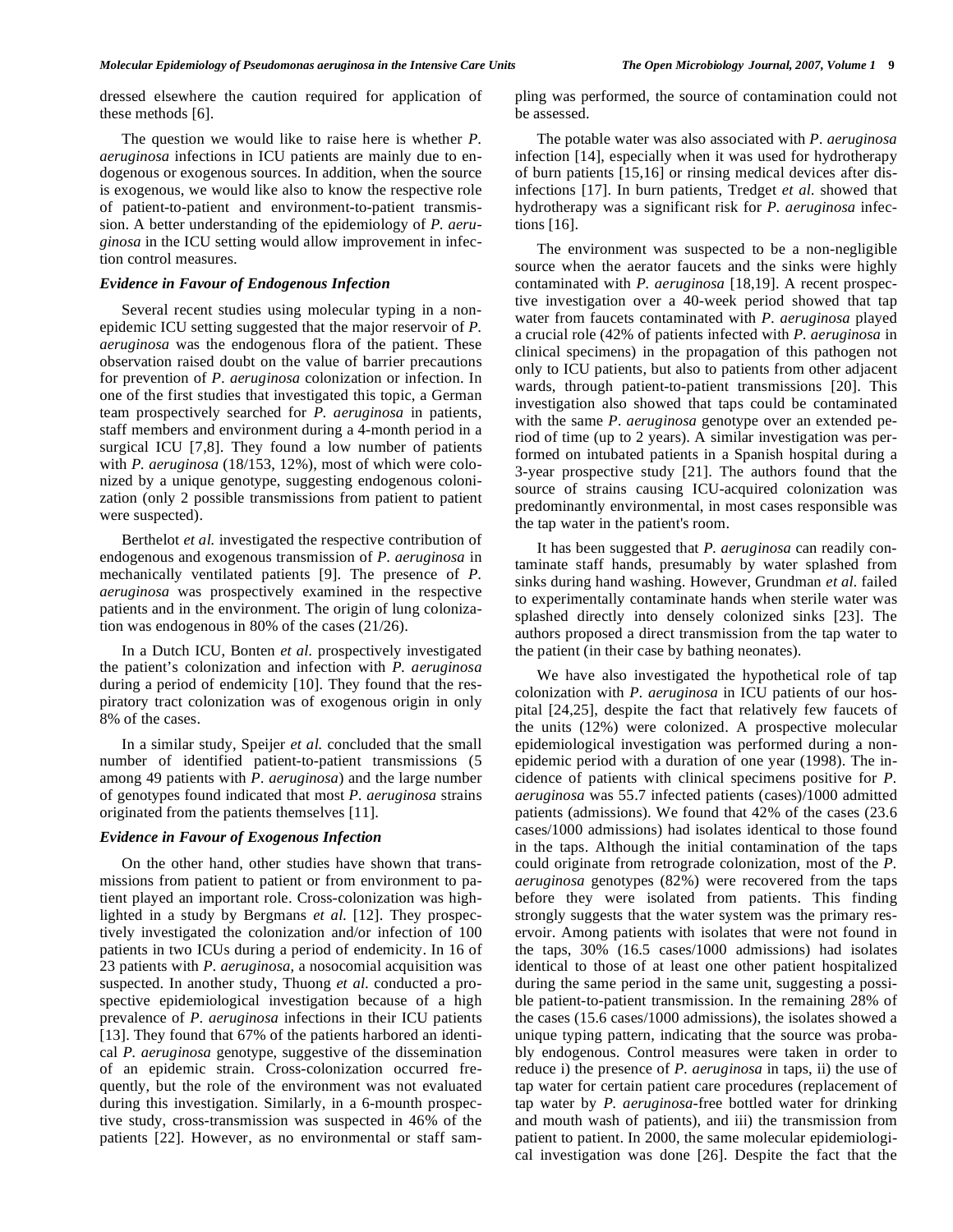same proportion of taps contaminated with *P. aeruginosa* was observed, the incidence of patients with *P. aeruginosa* from exogenous source (identical to isolates from the taps or to another patient) decreased by a factor of 3 (13.5 cases/1000 admissions in 2000 versus 40.1 cases/1000 admissions in 1998), whereas the incidence of patients with isolates showing a unique pattern remained the same (13.1 cases/1000 admissions in 2000 versus 15.6 in 1998). As the decrease of cases was similarly observed in both patients with isolates from the taps and patients with isolates identical to other patients, and as the eradication of *P. aeruginosa* in the taps did fail, the main effect of the infection control measures relies probably on the transmission of the pathogen. The principal measures that were responsible for this effect might be the introduction of an alcoholic solution for hand disinfections and the reinforcement of standard precautions. Similar results were obtained by Trautmann *et al*. who showed that during a one-year period of time, 50% of patients infected or colonized with *P. aeruginosa* shared a similar genotype that the one found in tap water [27].

 Although most *P. aeruginosa* infections are endemic, outbreaks have also been described and contribute to the extent of infections of exogenous origin. Recent reports of *P. aeruginosa* outbreaks were due to multidrug-resistant genotypes, which complicate the treatment of infections. Bert *et al.* reported an outbreak of multi-resistant *P. aeruginosa* involving 36 patients in a neurosurgery ICU [28]. The strain was cultured from enteral nutrition solutions as well as from tap water and sinks. Control of the outbreak was possible after reinforcement of isolation procedures for infected patients, modification in the mode of enteral nutrition and replacement of all sinks in the unit. Concern about multidrugresistant strains was also highlighted in the report by Hsueh *et al.* who traced the spread of a single strain of *P. aeruginosa* over a period of several years [29]. Berthelot *et al.* also reported the occurrence of one multi-resistant genotype in patients and in sinks during their prospective investigation of *P. aeruginosa* in ICU patients (9). The situation resolved when chlorine disinfection of sinks was reinforced.

## **CONCLUSIONS**

 Review of all these molecular investigations on the epidemiology of *P. aeruginosa* in the ICU setting shows that the contribution of endogenous versus exogenous reservoirs to the colonization and infection of patients varies according to the compliance of health care workers to infection control measures, to the contamination of the environment, and probably also to the biology of the pathogen (intrinsic factors) (Fig. **1**). Nevertheless, as the environment was found to play an important role in several investigations, the question is, should we eradicate this reservoir, and how? Taps contaminated with *P. aeruginosa* were shown to serve as a continuous source for transmission [20,27], but, it appears almost impossible to eradicate this contamination. One possible option might be the use of microfiltres at each tap (end line filtration) [30,31]. Regular disinfection of contaminated sinks was shown to reduce the number of nosocomial infections due to *P. aeruginosa* [32] and was able to eradicate multi-resistant strains [9]. On the other hand, in our investigation [25], control measures against the transmission of the pathogen, e.g. alcoholic solution for hand disinfection, were probably responsible for the decrease of *P. aeruginosa* infections in ICU patients.



**Fig. (1).** Schematic representation of the factors contributing to the epidemiology of *Pseudomonas aeruginosa* in the Intensive Care Units. Other patients or contaminated environment are potential exogenous sources of infections. Failure in a disinfection procedure, the use of contaminated product or device are often cited as the source of epidemics. Intrinsic factors of the bacteria (e.g. multidrug-resistance) might also play a role in epidemics. On the other hand, colonization of the gastro-intestinal track, the trachea or the skin are the major endogenous sources of infections. Infections in the patients will occurred only if an opportunity is given to the pathogen (e.g. antibiotic therapy, immunosupression, port of entry).